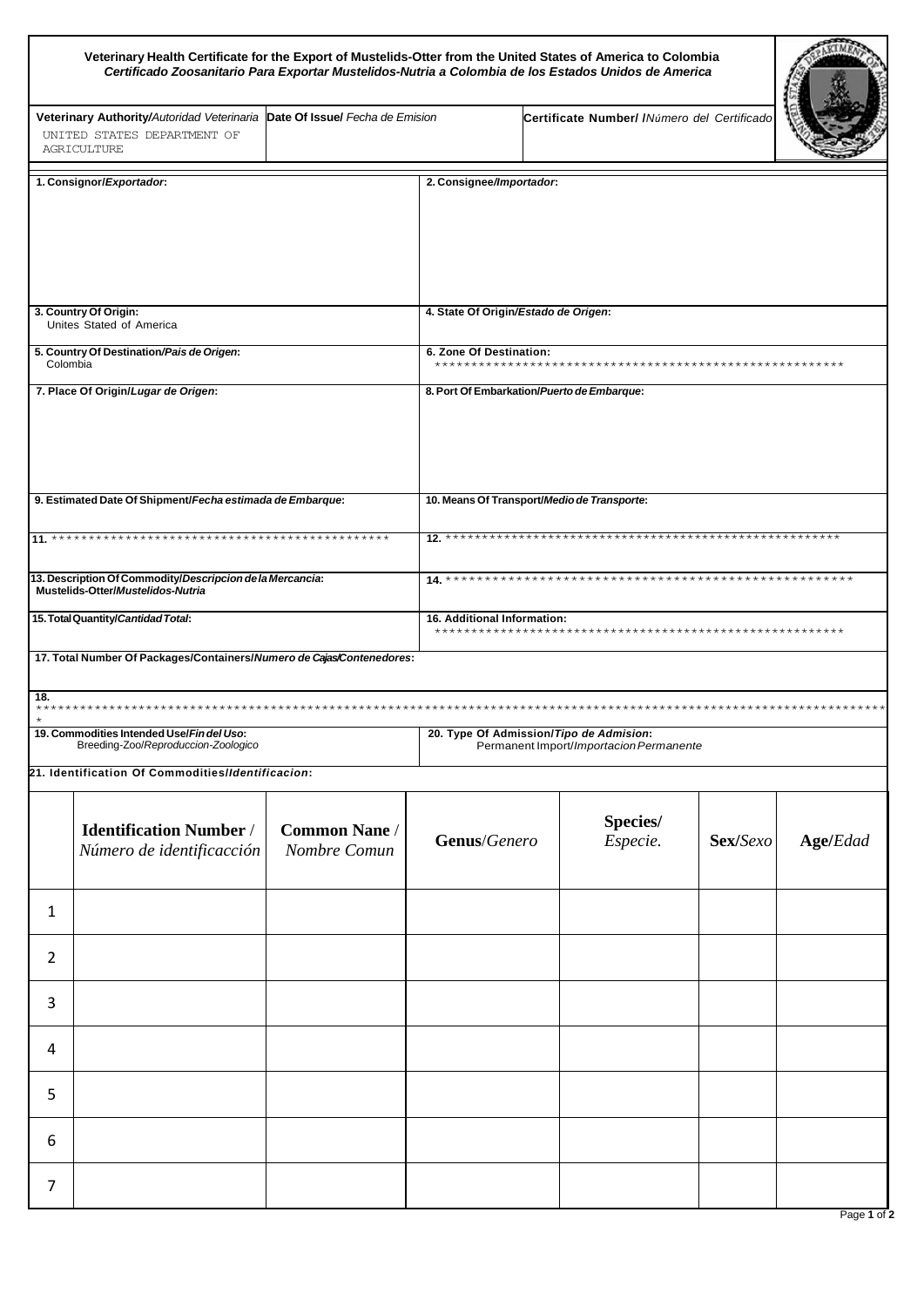**Veterinary Health Certificate for the Export of Mustelids-Otter from the United States of America to Colombia** *Certificado Zoosanitario Para Exportar Mustelidos-Nutria a Colombia de los Estados Unidos de America*

**Veterinary Authority /** *Autoridad Veterinaria* UNITED STATES DEPARTMENT OF AGRICULTURE



**Certification Statements /** *Certificaciónes :*

- 1- The animals were born and raised in the exporting country, or have been legally imported at least 21 days prior to their shipment/ *Que los animales hayan nacidos y criados en el país exportador, o que hayan sido legalmente importados con al menos 21 días de antelación a su embarque.*
- 2- That the animals originated in breeding premises or have remained in home custody by the owner, under vet control/ *Que los animales originarios de criaderos o que hayan estado bajo custodia domestica por el dueño hayan estado bajo control veterinario.*
- 3- The animals have not shown any pathology with nervous symptoms or other symptoms compatible with Transmissible Spongiform Encephalopathies (TSE) disease/ *Que los animales que no hayan demostrado ninguna patología relacionada con el sistema nervioso o otros síntomas compatibles con la enfermedad Encefalopatía Espongiforme Transmisible (ETS).*
- 4- The Animals have been vaccinated for rabies. Type of vaccine: \_\_\_\_\_\_\_\_\_\_\_\_\_\_\_ . Brand: \_\_\_\_\_\_\_\_\_\_\_\_\_\_\_\_\_\_\_ . Batch number: \_\_\_\_\_\_\_\_\_\_\_\_\_ . The vaccination has to be valid at the time of arrival*/ Los animales deben ser vacunados contra la rabia y se indica el tipo de vacuna, el nombre de la marca y número de lote deben estar incluidos. Las vacunas deben estar vigentes al momento de arribo.*
- 5- The animals have been subjected to the required diagnostic tests in order to confirm or rule out the presence of the disease a below, which tests should be carried out on the samples taken at the beginning of the quarantine period with control samples for at least thirty (30) days after the beginning of the quarantine period./ *Los animales fueron sometidos a las pruebas necesarias para la confirmación de ausencia de las siguientes enfermedades, las cuales deben realizarse a partir de muestras extraídas al inicio del período de cuarentena, con una muestra pareada como mínimo treinta (30) días después de la fecha de inicio del período de cuarentena:*
	- *5.1 Rabies/Rabia: ELISA, Virus neutralization/ ELISA, Vírus Neutralización*
	- *5.2 Salmonella spp /Salmonella spp.: Bacteriological test/Cultivo bacteriológico*
	- *5.3 Yersinia spp./ Yersinia spp.: Bacteriological test/ Cultivo bacteriológico*
	- *5.4 Canine Parvovirus/Parvovirus canino: IF/ IF/ IF*
	- *5.5 Canine Distemper Virus/ Virus Distemper canino: IFI, ELISA/ IFI, ELISA/ IFI, ELISA*
- 6- In the place of origin of the animals, and during the 21 days prior to the shipment there has not been official reports of infectious-contagious and or parasite diseases of the imported specie that are capable of being transmitted by the animals/*En el lugar de origen de los animales, y durante los 21 días previos al embarque no deben haber reportes oficiales de infecciones contagiosas y/o enfermedades parasitarias capaz de ser transmitida a otros animales por la especie a importarse.*
- 7- The animals were isolated for 15 days prior to exportation under the supervision of the accredited veterinarian and were examined by the accredited veterinarian and found free of clinical signs of infection diseases. /*Que los animales aislados por 15 dias anteriores al embaeque bajo la supervision de un veterinario oficialmente acreditado y examinados por el veterinario acreditado y fueron encontrados libres de signos clinicos de enfermedades infecciosas*